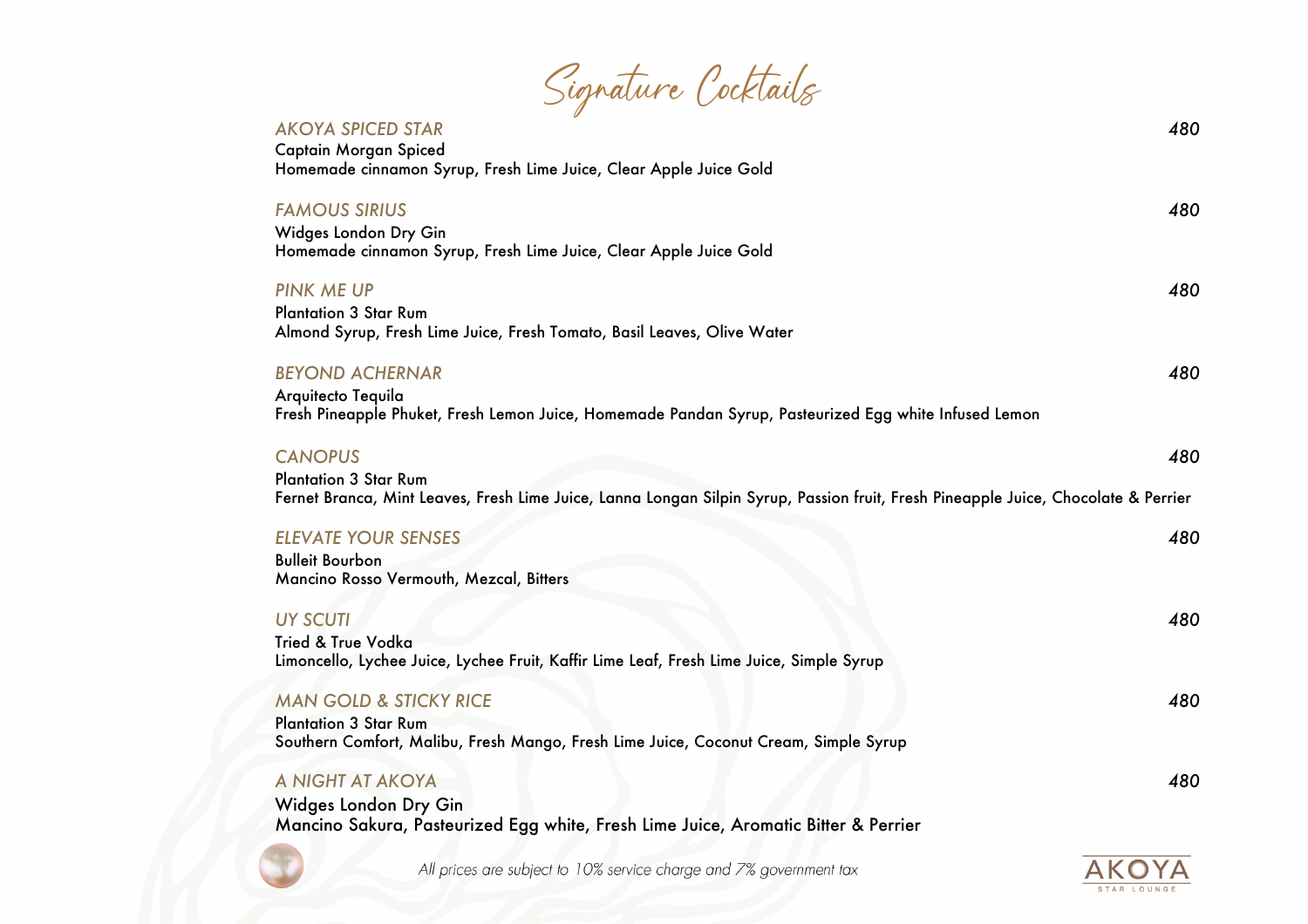| Chanpagne Cocktails<br><b>ROYA APEROL SPRITZE</b>                                                                                                 | 650 |
|---------------------------------------------------------------------------------------------------------------------------------------------------|-----|
| Aperol, Auréau blanc de blanc Grand Cru champagne, Perrier                                                                                        |     |
| <b>MOJITO ROYAL</b><br>3 stars plantation, lime juice, simple syrup, mint leaves and topped with Grand Cru Champagne                              | 650 |
| <b>BASIL STRAWBERRY ROSSINI</b><br>Herring, strawberry puree, basil leaves, ginger, lemon juice, simple syrup and topped with Grand Cru Champagne | 650 |
| <b>DARK MOON</b><br>Cointreau, mulberry puree, Amaretto liquid, lemon juice and topped with Grand Cru Champagne                                   | 650 |
| <b>SKY WITH NO LIMIT</b><br>Elder flowers syrup, blue pea, lemon juice and topped with Grand Cru Champagne                                        | 650 |
| Unforgettable Classic<br><b>MILANO-TORINO</b><br>Mancino Rosso, Campari, Orange bitter                                                            | 400 |
| <b>NIGRONI</b><br>Widges Gin, Mancino Rosso, Campari                                                                                              | 400 |
| <b>MOSCOW MULE</b><br>Tried & True Vodka, Lime, Sugar, Angostura Bitter, Fentimans Ginger Beer                                                    | 400 |
| <b>ESPRESSO MARTINI</b><br>Tried & True Vodka, Lime, Sugar, Angostura Bitter, Fentimans Ginger Beer                                               | 400 |
| <b>WHISKEY SOUR</b><br>Mackintosh Whisky, Lemon, Simple sugar, Angostura, Egg White                                                               | 400 |
| Signature Mocktails<br><b>TROPIC &amp; WILD</b><br>Mulberry, Kaffir Lime Leaf, Mint, Samui Coconut Syrup, Lemon & Perrier                         | 280 |
| <b>SIGN OF LOVE</b><br>Lychee, Sea Salt, Lemon, Sweet Tamarind Silpin Syrup, Fentimans Rose Lemonade                                              | 280 |
| <b>BOTANICAL &amp; GREEN</b><br>Cucumber, Basil, Apple Juice, Lanna Longan Syrup & Perrier                                                        | 280 |
| All prices are subject to 10% service charge and 7% government tax                                                                                |     |
|                                                                                                                                                   |     |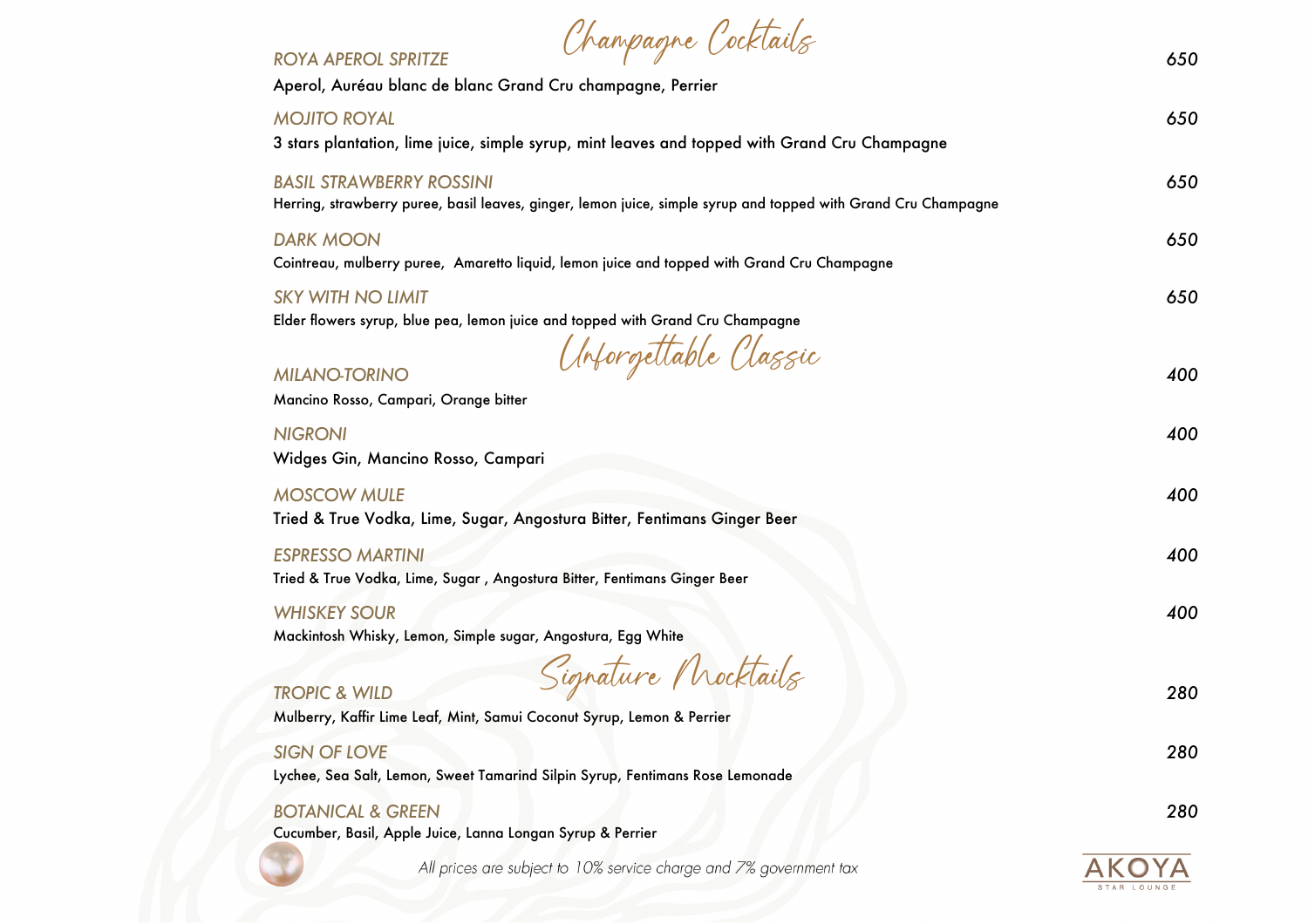Spirits

| <b>WHISKY BLENDED</b>          | <b>By Glass</b> | <b>By Bottle</b> |
|--------------------------------|-----------------|------------------|
| <b>JW Blue Label KGV</b>       | 2,900           |                  |
| <b>Chivas Royal Salute</b>     | 1,850           |                  |
| <b>Chivas Regal 25 Years</b>   | 1,850           |                  |
| <b>JW Blue Label</b>           | 1,450           |                  |
| JW 18 Years                    | 550             |                  |
| <b>JW Black Label</b>          | 450             | 4,990            |
| Mackintosh                     | 450             | 4,990            |
| <b>SCOT HIGHLAND</b>           |                 |                  |
| Macallan 12 Years Triple OAK   | 850             | 10,000           |
| Laphroaig 10 Years             | 680             | 8,000            |
| Ardbeg Corryvreckan 10 Years   | 550             |                  |
| <b>GIN</b>                     |                 |                  |
| Hendrick 's                    | 500             | 5,900            |
| <b>The Botanist</b>            | 500             | 5,900            |
| Tanqueray No. Ten              | 500             | 5,900            |
| Monkey 47                      | 590             | 6,000            |
| <b>ROKU Japanese Craft Gin</b> | 480             | 5,600            |
| <b>Citadelle Original</b>      | 500             | 5,900            |
| Tanqueray                      | 350             | 3,800            |
| <b>Bombay Sapphire</b>         | 350             | 3,800            |
| Widges                         | 350             | 3,800            |
|                                |                 |                  |



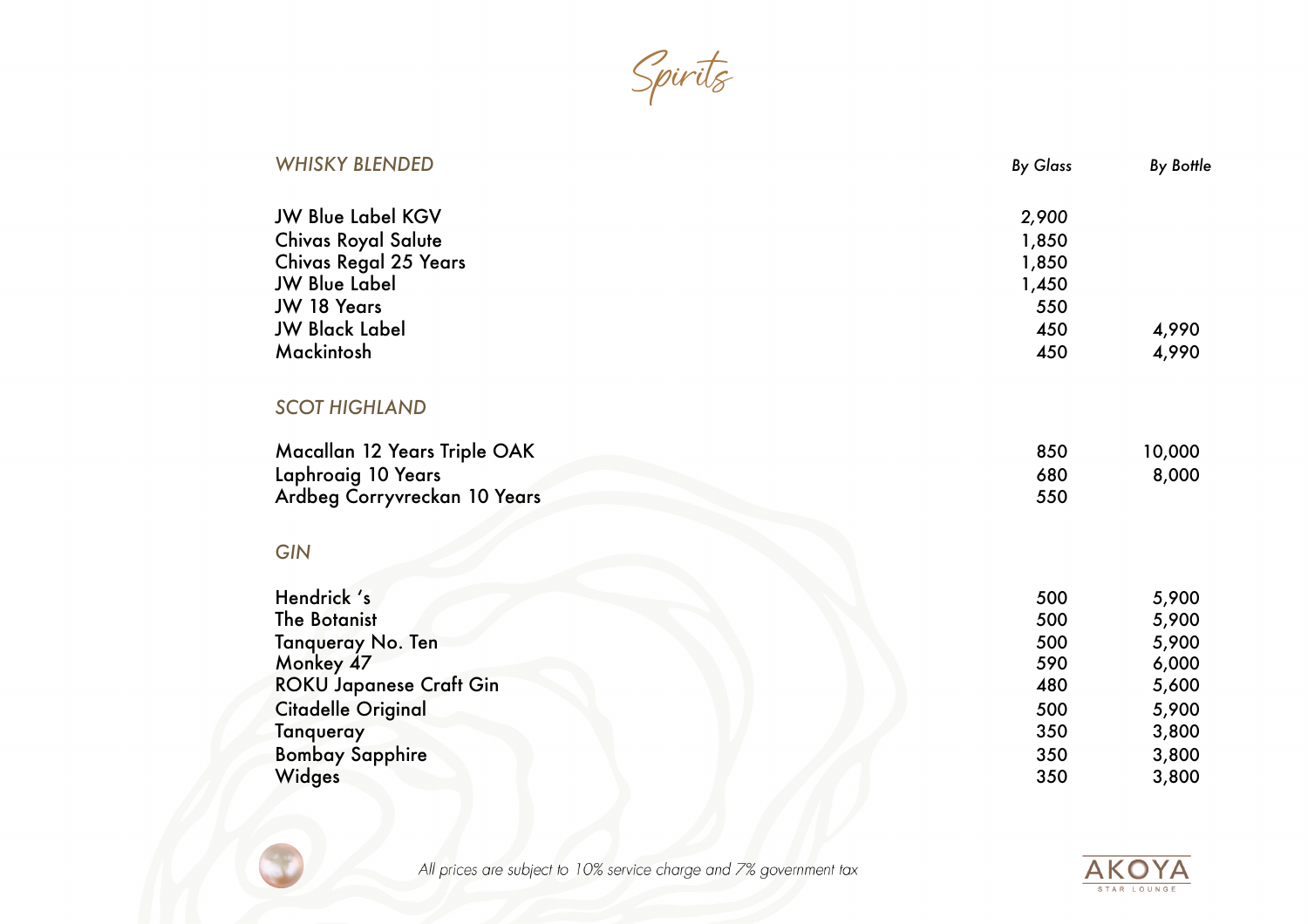Spirits

| <b>TONIC</b>                          | <b>By Glass</b> | <b>By Bottle</b> |
|---------------------------------------|-----------------|------------------|
| Fentimans Connoisseur 200 ml          | 190             |                  |
| Fentimans Naturally Light 200 ml      | 190             |                  |
| Fever-tree Indian tonic 200 ml        | 190             |                  |
| Fever-tree Mediterranean tonic 200 ml | 190             |                  |
| <b>VODKA</b>                          |                 |                  |
| <b>Beluga Gold Line</b>               | 850             |                  |
| <b>Grey Goose</b>                     | 550             | 6,500            |
| <b>Belvedere</b>                      | 500             | 6,000            |
| Ciroc                                 | 500             |                  |
| <b>Ketel One</b>                      | 350             | 3,500            |
| <b>Tried &amp; True Wheat</b>         | 350             | 3,500            |
| <b>JAPANESE WHISKEY</b>               |                 |                  |
| Hibiki 17 Years                       | 4,500           |                  |
| Yamazaki 12 Years                     | 2,800           |                  |
| Hibiki Harmony                        | 1,400           | 18,000           |
| Suntory Whisky Chita                  | 650             |                  |
| <b>AMERICAN WHISKEY</b>               |                 |                  |
| <b>Bulleit Bourbon</b>                | 500             |                  |
| Jack Daniel's                         | 350             |                  |
| <b>JAPANESE WHISKEY</b>               |                 |                  |
| <b>Bulleit Rye</b>                    | 500             |                  |
|                                       |                 |                  |



All prices are subject to 10% service charge and 7% government tax

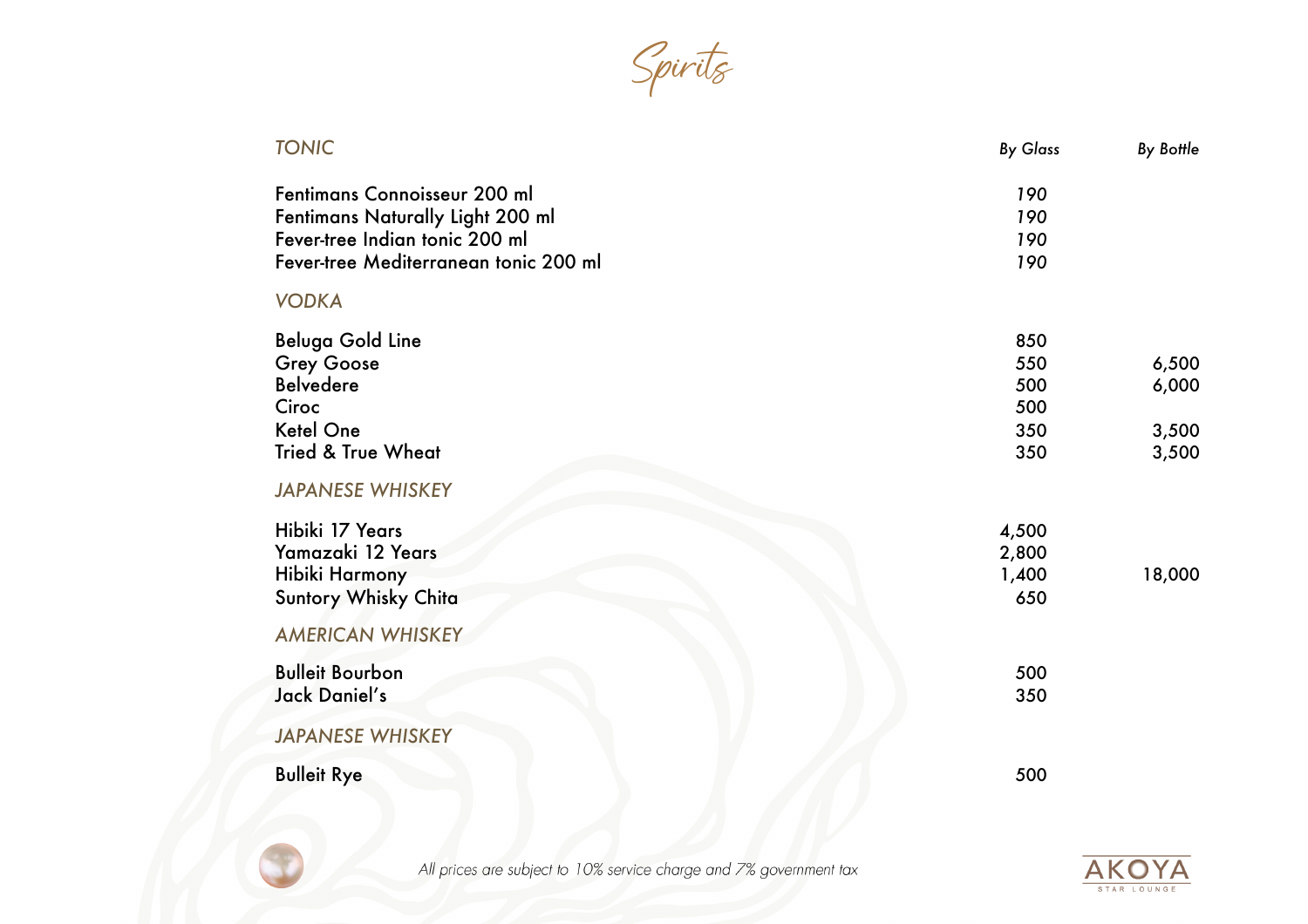Spirits

| <b>RUM</b>                                       | <b>By Glass</b> | <b>By Bottle</b> |
|--------------------------------------------------|-----------------|------------------|
| Plantation XO 20 <sup>th</sup> Anniversary Rum   | 650             | 7,800            |
| <b>Plantation Barbados Grand Reserve 5 Years</b> | 500             | 4,900            |
| <b>Plantation Stiggins Fancy Pineapple</b>       | 450             | 4,900            |
| <b>Plantation Original Dark Rum</b>              | 300             | 3,500            |
| <b>Plantation 3 White Rum</b>                    | 300             | 3,500            |
| <b>TEQUILA / MEZCAL</b>                          |                 |                  |
| Tequila Don Julio Reposado                       | 580             |                  |
| <b>Mezcal Don Amado Rustico</b>                  | 580             |                  |
| COGNAC / ARMAGNAC                                |                 |                  |
| Hennessy XO                                      | 1,250           |                  |
| Martell Cordon Bleu                              | 1,500           |                  |
| <b>Remy Martin XO</b>                            | 1,100           |                  |
| <b>Hennessy VSOP</b>                             | 550             |                  |
|                                                  |                 |                  |



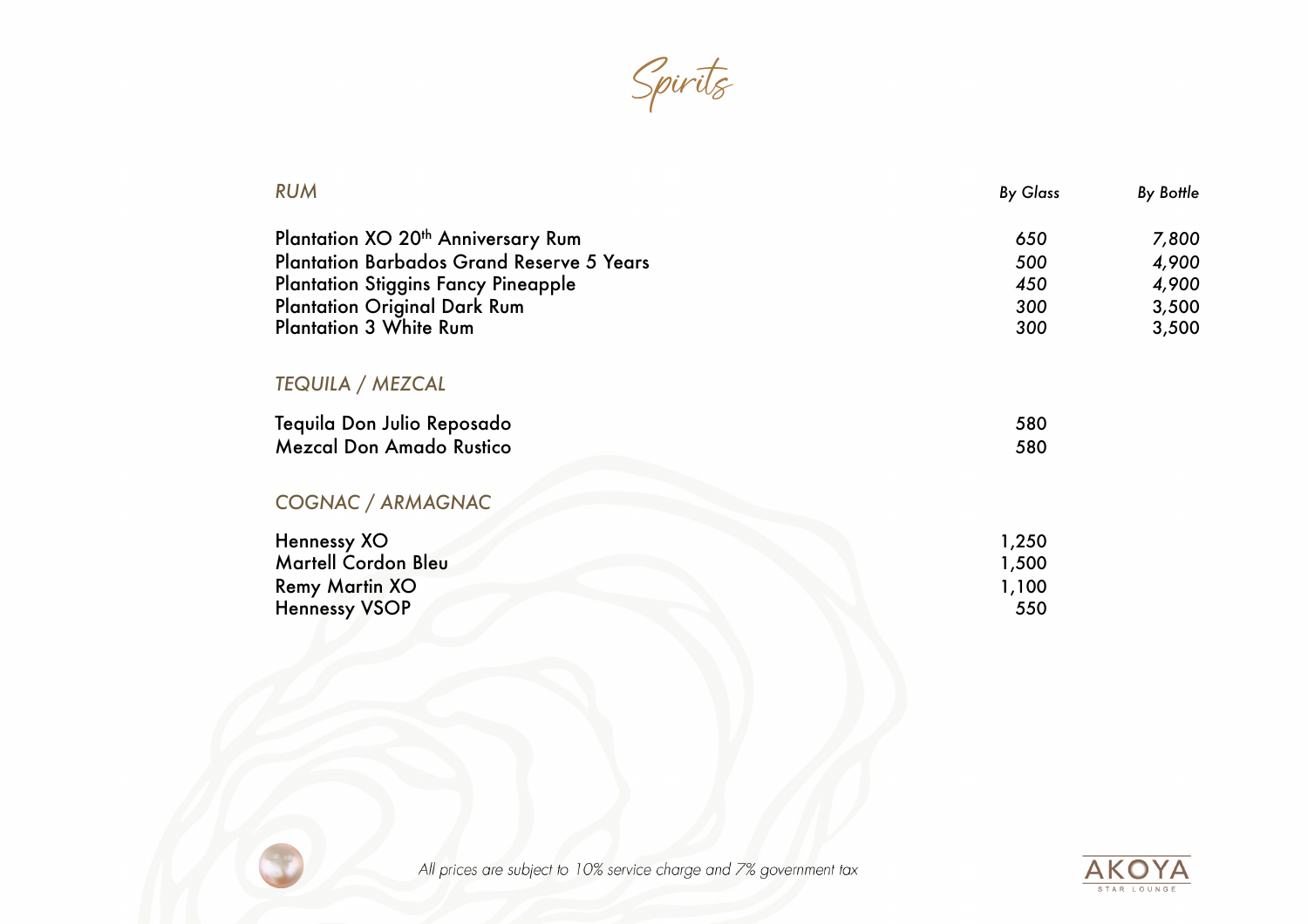Wine be the Glass

| White Wine                                                                                                       | by Glass   | by Bottle      |
|------------------------------------------------------------------------------------------------------------------|------------|----------------|
| <b>GERMANY</b><br>Robert Weil, Riesling Rheingau Trocken 2019                                                    | 450        | 2,300          |
| <b>FRANCE</b><br>La Grange Tiphaine Trinquiames Sauvignon Blanc organic 2020                                     | 430        | 2,200          |
| Red Wine                                                                                                         |            |                |
| <b>FRANCE</b><br>Château Filia de Grand Mayne St. EMILLION Grand Cru 2015                                        | 650        | 3,450          |
| <b>ITALY</b><br>Casanova De neri IROSSO, Sangiovese 2018                                                         | 470        | 2,250          |
| Rosé Wine                                                                                                        |            |                |
| <b>FRANCE</b><br>Château De L'escarelle Provance 2018<br>Beaubois, Cuvée Expression, Costières de Nîmes AOC 2017 | 460<br>490 | 1,990<br>2,350 |
| Champagne                                                                                                        |            |                |
| <b>FRANCE</b><br>Autréau Blanc de Blancs Grand Cru                                                               | 690        | 3,250          |
|                                                                                                                  |            |                |



All prices are subject to 10% service charge and 7% government tax

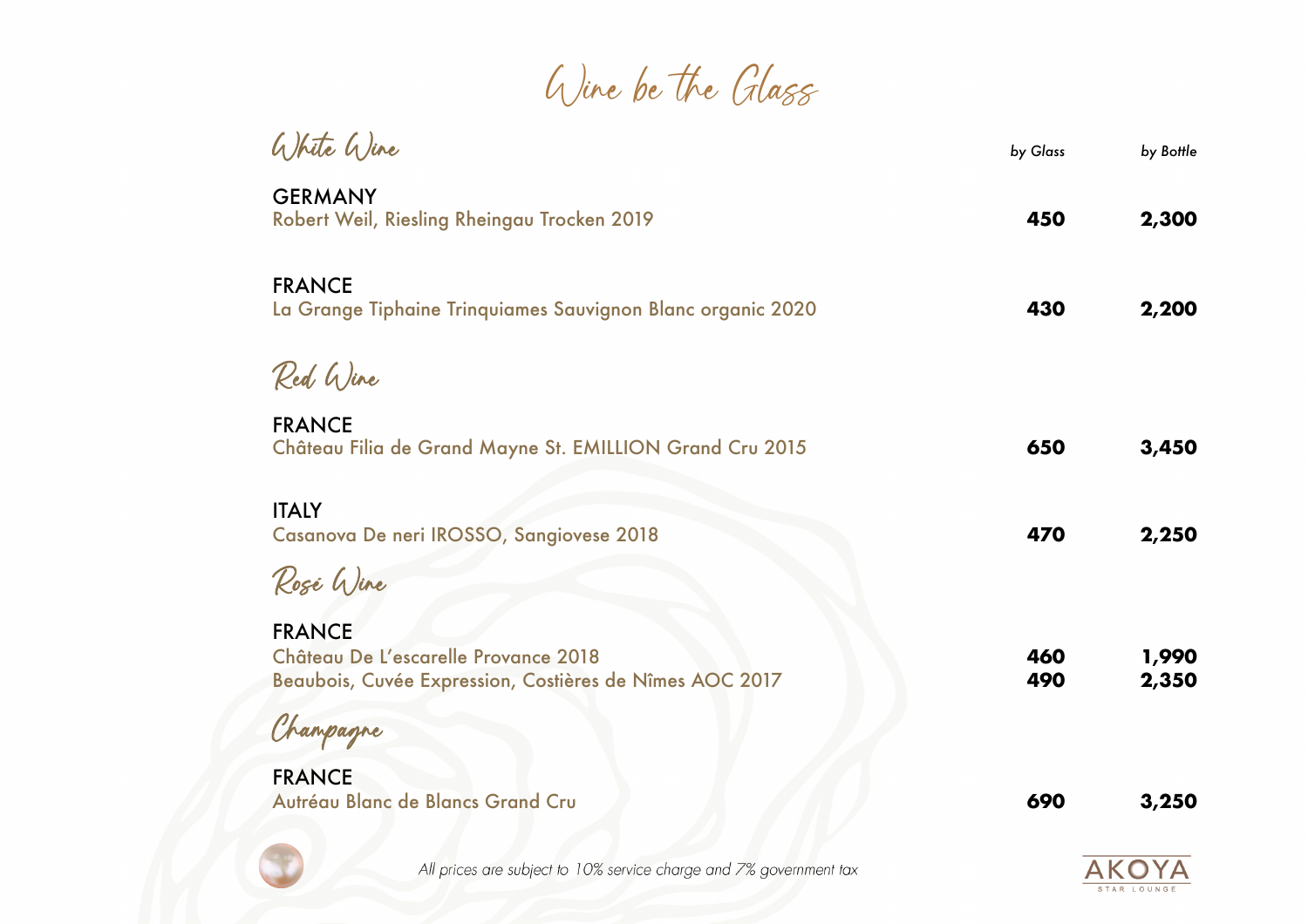

| Asahi    |        | 280 |
|----------|--------|-----|
| Heineken |        | 280 |
| Singha   |        | 280 |
|          | G)ater |     |

## *STILL WATER*

| Aqua Panna Still Water 500 ml | 160 |
|-------------------------------|-----|
| Aqua Panna Still Water 750 ml | 200 |

## *SPARKLING WATER*

| Perrier 330 ml               | 180 |
|------------------------------|-----|
| Perrier 750 ml               | 260 |
| San Pelligrino 500 ml        | 180 |
| San Pelligrino               | 260 |
| <b>SOFT DRINK</b>            |     |
| Coca Cola                    | 180 |
| <b>Coke Light</b>            | 180 |
|                              |     |
| Sprite                       | 180 |
| <b>Schweppes Ginger Ale</b>  | 180 |
| Fentimans Rosé 200 ml        | 190 |
| Fentimans Ginger Beer 200 ml | 190 |
|                              |     |



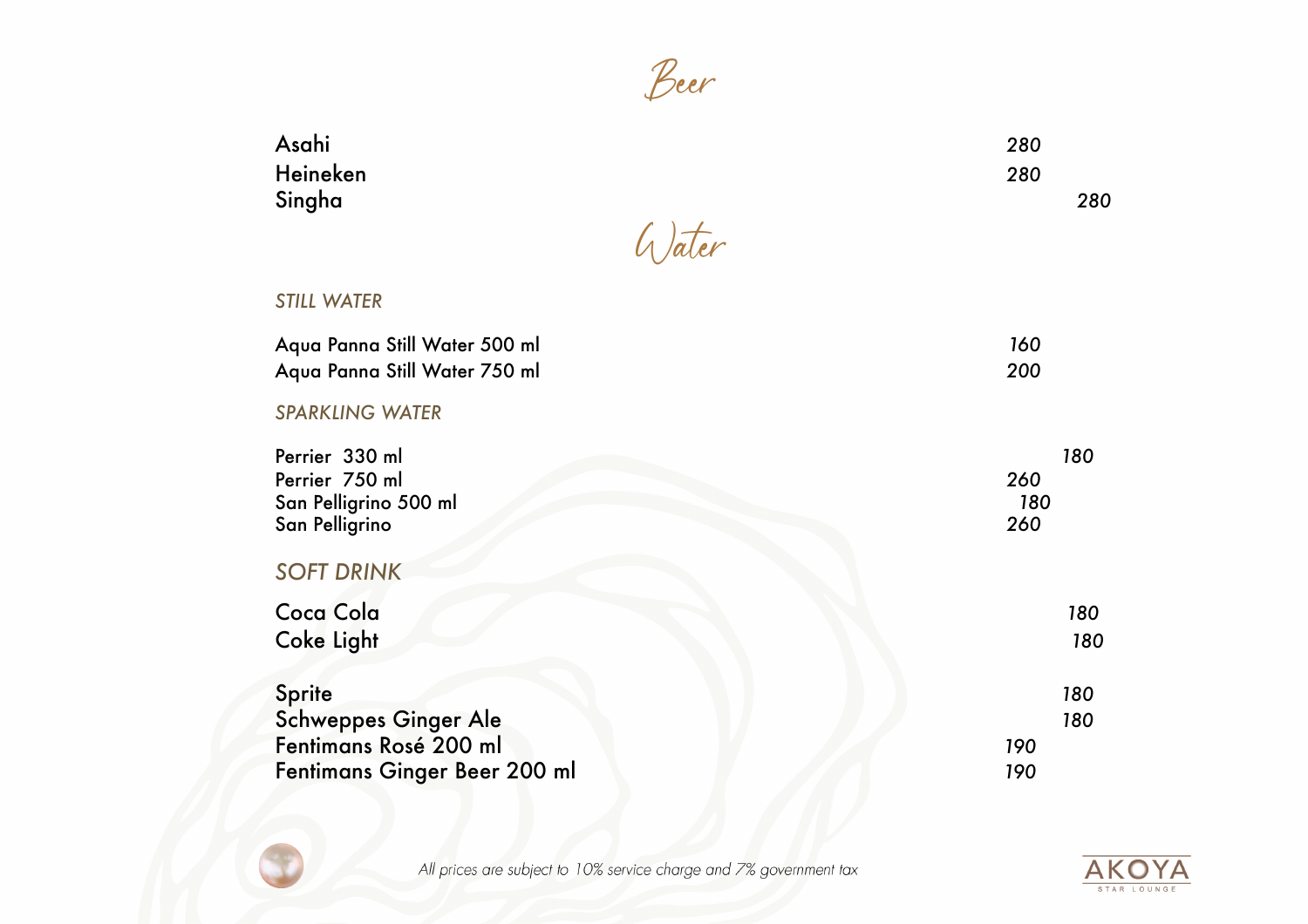Refreshing

## *FRESH JUICE*

| Watermelon      | 200 |
|-----------------|-----|
| Orange          | 200 |
| Pineapple       | 200 |
| Coconut         | 200 |
| <b>SMOOTIES</b> |     |
| Watermelon      | 350 |
| Orange          | 350 |
| Pineapple       | 350 |
| Coconut         | 350 |



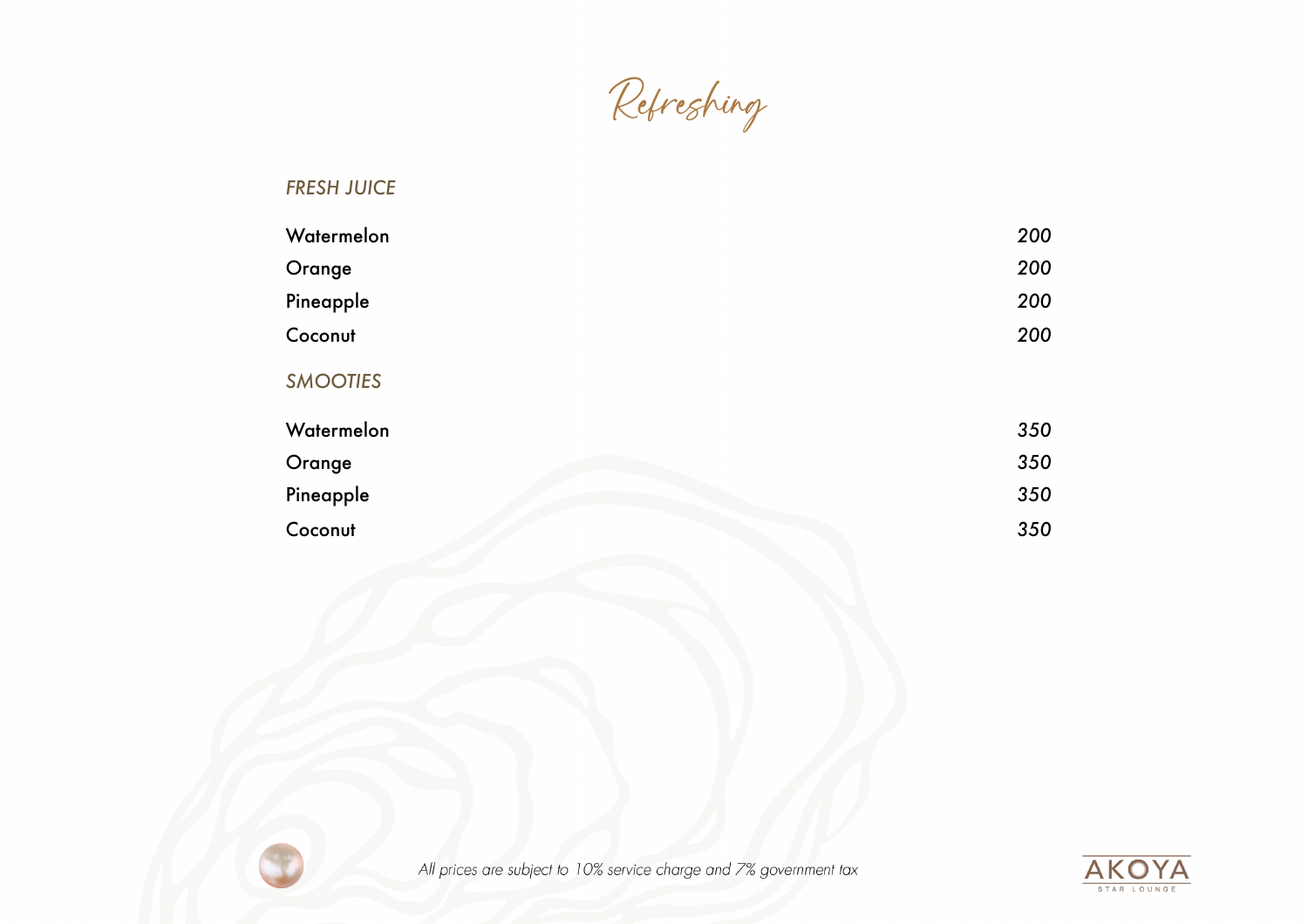Akoya Food Menu

| Squidward<br>Deep fried calamari with breadcrumbs served with tartar sauce                    | 320 |
|-----------------------------------------------------------------------------------------------|-----|
| <b>Laab Burger</b><br>Thai style mini-Wagyu beef burger, tomato, cucumber, and sliced cheddar | 340 |
| Avocado bruschetta<br>With tomato sauce and goat cheese                                       | 320 |
| <b>Mediterranean Baby Octopus</b>                                                             |     |
| 320<br>With sesame hot and sour sauce                                                         |     |
| Akoya pearls<br>Deep crab cake with Emmental cheese and garlic aioli                          | 320 |
| <b>Tuna Taco</b><br>Fresh tuna, guacamole, lettuce, battle leaf and tomato puree              | 450 |
| <b>Beef Satay</b><br>Grilled marinated beef with peanut sauce                                 | 320 |
| Salmon Chair Nampla<br>Fresh Tasmanian salmon with chili lime sauce and fresh herbs           | 380 |